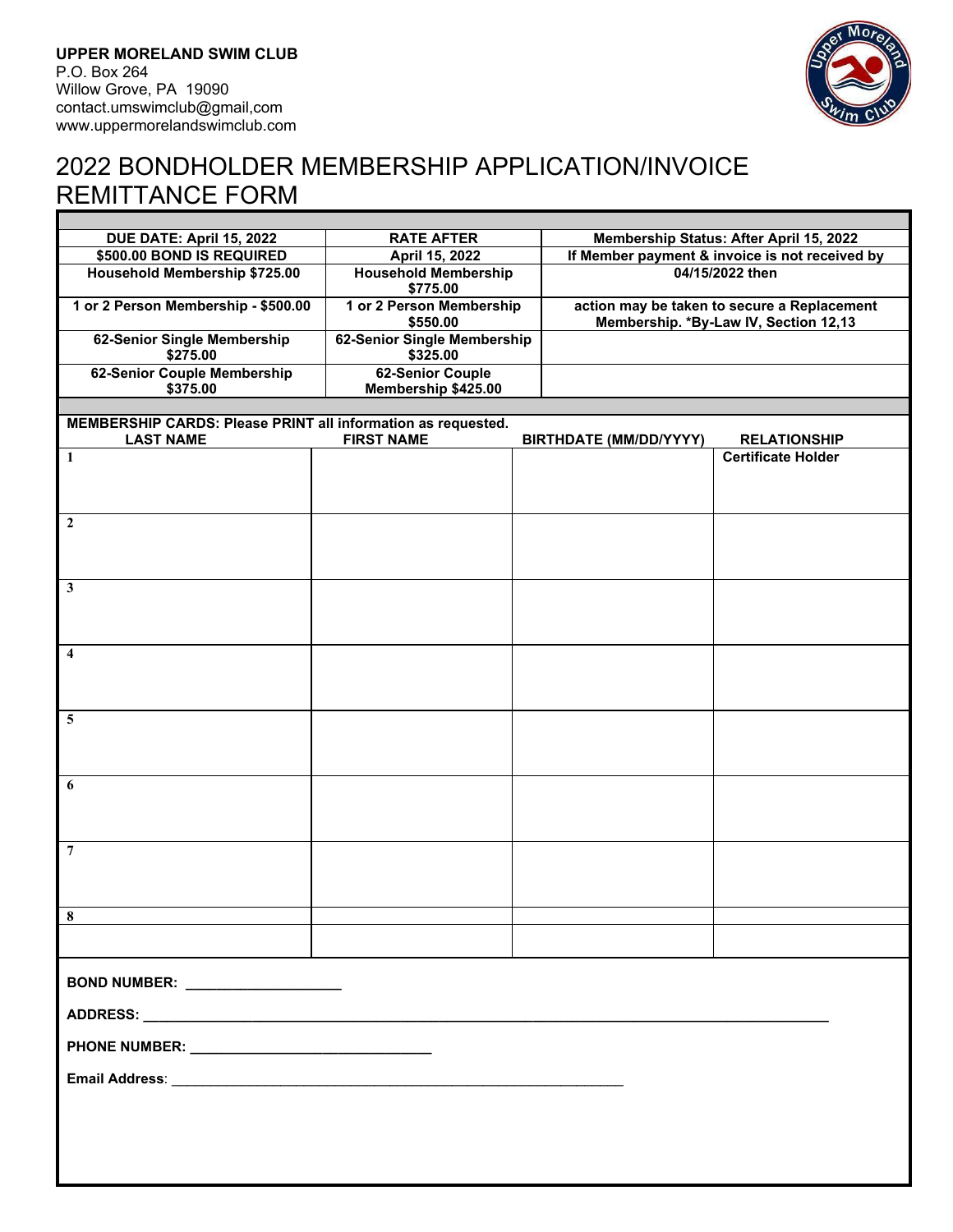Signature of Certificate Holder \_\_\_\_\_\_\_\_\_\_\_\_\_\_\_\_\_\_\_\_\_\_\_\_\_\_\_\_\_\_\_\_\_\_\_\_\_\_\_\_\_\_\_\_\_\_\_\_\_\_\_ Date \_\_\_\_\_\_\_\_\_\_\_\_\_\_\_\_\_\_\_

Certification: I acknowledge that all names listed for membership cards are all year-round household members in compliance with the club's by laws.

By completing this form, making payment, or completing the online membership process, I, the Bond Holder member, and my household members will comply with all the rules and regulations of the club.

### ❑ *SUMMER REPLACEMENT REQUEST*

Place a check in this box and sign below, if you are requesting a Summer Replacement for this year and return the form to club's address listed above. Bond membership dues still apply but will be refunded upon securing of the summer replacement membership. If payment is received after April 15, 2022, you will be assessed a penalty of \$50.00. An additional penalty may be assessed if payment is not received within fifteen (15) days after the due date. (By-Law IV, Sections 12 &13). Requests received without remittance of membership dues will not be processed, and the summer replacement request will be denied.

Signature of Certificate Holder(s) example of Certificate Holder(s)

### ❑ *BOND/MEMBERSHIP CERTIFICATE CANCELLATION*

Place a check in this box, and sign below, if you wish to cancel your bond. Due date for cancelling bond/membership certificates that will qualify for consideration of a refund prior to pool opening from new bond/membership certificates funds is March 30<sup>th</sup>. Cancellation requests received after March  $30<sup>th</sup>$  will be considered for refund after the pool season ends.

Attach Bond/Membership Certificate, sign, date in appropriate area on the back of the certificate and return to the club's address listed above. Bond/Membership fees apply if request is received after the due date of March 30, 2022. Bond Membership dues you paid will be returned to you if a Bond Holder replacement with membership fees is secured. Bond/Membership certificate cancellations will be matched to new bond/membership certificate holders in the order that they are received. If membership dues are received after April 15, 2022, you will be assessed a penalty of \$50.00. An additional penalty may be assessed if payment is not received within fifteen (15) days after the due date. (By-Law IV, Section 13).

Signature of Certificate Holder(s) example of the state of the state and the state and the state and the state of the state and the state and the state and the state and the state and the state and the state and the state

#### **IMPORTANT REFERENCES TO CONSIDER:**

**-THERE IS A \$25 DISCOUNT ON MEMBERSHIP FEES IF PAID BY MARCH 15, 2022** 

**-THERE IS A \$30 FEE FOR A RETURN PAYMENT** 

**-EXISTING MEMBERS CAN UPDATE THEIR INFORMATION ONLINE** 

**-NEW MEMBERS MUST COMPLETE THIS FORM AND SEND TO ADDRESS ABOVE** 

**-FOR NEW MEMBERSHIP, THERE IS A \$25 APPLICATION FEE, IN ADDITION TO THE MEMBERSHIP FEE LISTED ABOVE** 

**-ONCE NEW MEMBERSHIP IS ENTERED INTO THE CLUB'S MEMBERSHIP SOFTWARE, THE NEW MEMBER CAN GO ONLINE AND EDIT OR MAKE PAYMENT BY CREDIT CARD** 

**-MEMBERSHIP FEES CAN BE PAID ONLINE AT WWW.UPPERMORELANDSWIMCLUB.COM.** 

**-CHECKS ARE SENT ALONG WITH MEMBERSHIP FORM TO THE ADDRESS LISTED AT THE TOP OF THE FORM** 

 **-IF PAYING BY CHECK, MAKE CHECK PAYABLE TO UPPER MORELAND SWIM CLUB** 

**- FEES PAID BY CREDIT CARD ARE SUBJECT TO BANK SERVICE CHARGES** 

**-ONE IS A SENIOR IF THEY ARE AGE 62 AS OF APRIL 15, 2022.** 

**- SPECIAL RATES SUCH AS 1 OR 2 PERSONS MEMBERSHIP AND SENIOR MEMBERSHIP ARE NOT AFFORDED ADDITIONAL HOUSEHOLD MEMBERS** 

**-QUESTIONS OR CONCERNS, PLEASE CONTACT US AT contact.umswimclub@gmail.com**